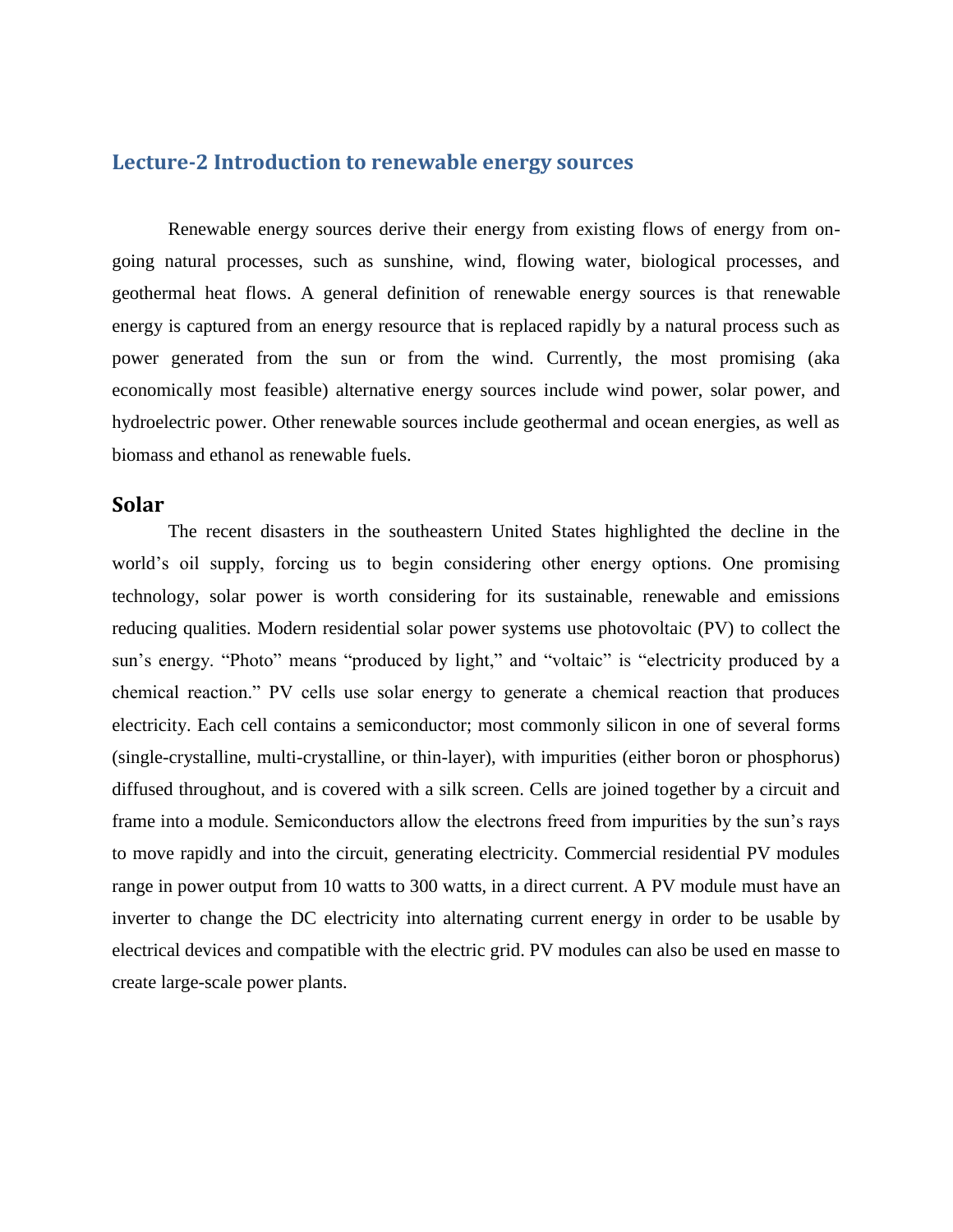

Using PV modules to generate electricity can significantly reduce pollution. The most energy used in creating solar panels is used to purify and crystallize the semiconductor material. No official numbers are available on the exact amount of energy used to create solar panels because there is no industry standard for making the crystals. A number of researchers have done work in attempt to address concerns about energy payback for PV systems. Assuming 12% conversion efficiency and 1,700 kWh/m2 of sunlight per year, the estimates range between 2 and 4 years for rooftop PV systems to generate the energy it took to make them.44 The average United States household uses 830 kWh of electricity per month. Over twenty years, a 100-megawatt solar thermal electric power plant can avoid producing over three million tons of carbon dioxide. Estimates regarding pollution prevention suggest that producing 1,000 kWh of electricity through solar power can reduce emissions by 8 pounds of sulfur dioxide, 5 pounds of nitrogen oxide, and 1,400 pounds of carbon dioxide. Lifetime estimates (over a projected 28 years) average in the thousands of pounds of prevented emissions. Installing a PV system is a hefty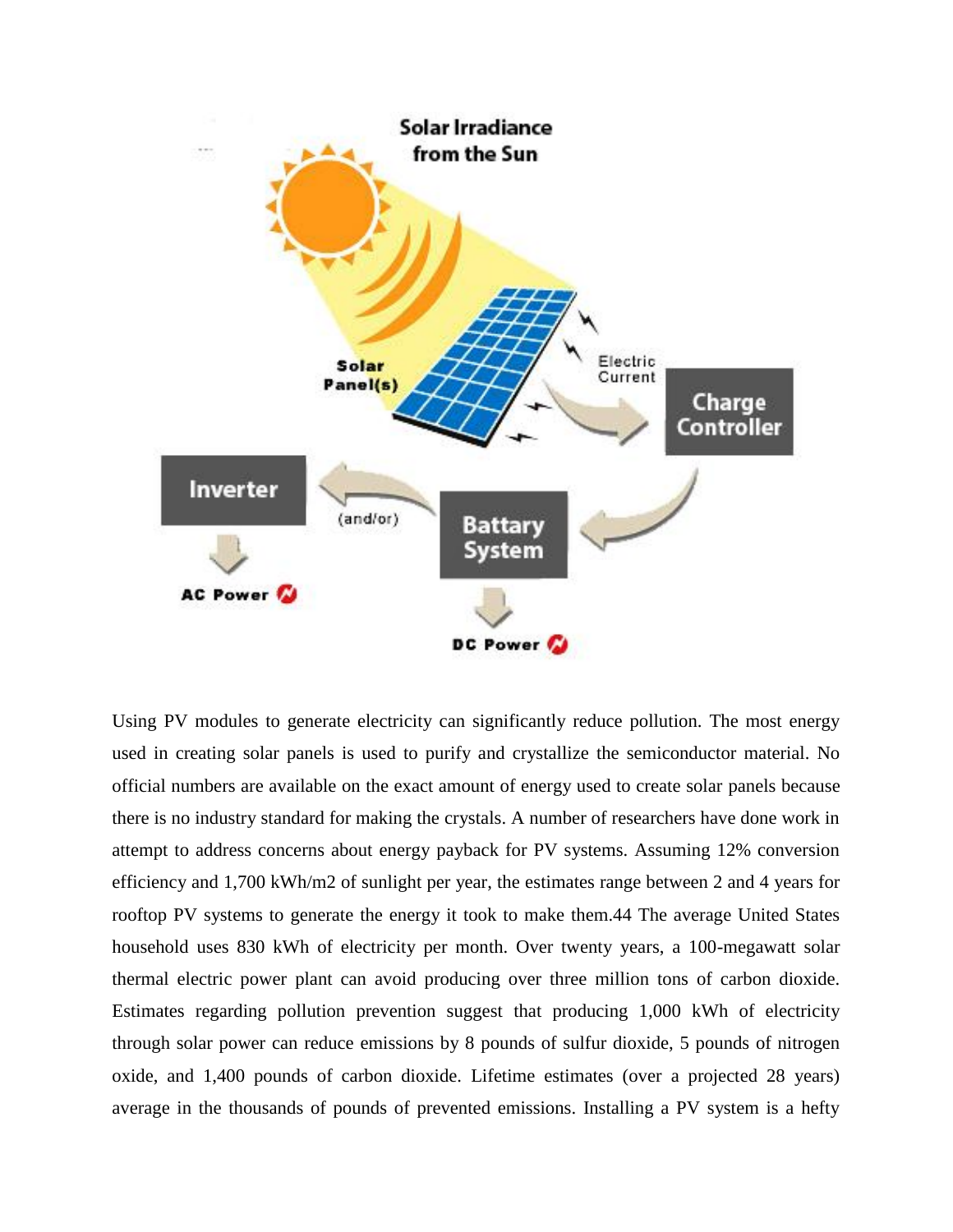investment for homeowners. 5-kW systems can cost up to \$40,000. PV system power can cost as much as \$9 per watt, and small systems will not produce enough power to offset electricity costs and save the homeowner any substantial money. As a result, over 30 states offer incentives (mostly in the form of tax rebates) to help encourage homeowners to purchase and install PV systems. California is one of the key states, receiving a huge amount of radiation, with the better part of the industry located there, and high-energy costs. The state of California offers a number of incentives under the Emerging Renewables Program passed by the state legislature. The California Energy Commission offers a rebate of \$4 per watt to help homeowners affordably install PV systems. However, the mortgage financing required to purchase a realistic PV system is still quite substantial. As PV technology advances, more efficient, easily affordable, standardized, reliable and longer-lasting modules will become available. PV systems' value to the energy sector especially in residential capacities, is increasingly apparent. However, the continued high cost means that many homeowners will be deterred from purchasing and installing PV systems. The only way to encourage further growth in this sector is for consumers to purchase such systems. The energy emissions reductions are substantial enough to be worth the consideration of the federal government. In order to encourage consumers' interest in PV systems and growth in the renewable energy sector at a faster rate, the federal government should create an incentive program to help homeowners and businesses purchase and install PV systems, especially on new constructions.

## **Wind**

Wind energy is one of the most promising alternative energy technologies of the future. Throughout recent years, the amount of energy produced by wind-driven turbines has increased exponentially due to significant breakthroughs in turbine technologies, making wind power economically compatible with conventional sources of energy. Wind energy is a clean and renewable source of power. The use of windmills to generate energy has been utilized as early as 5000 B.C., but the development of wind energy to produce electricity was sparked by the industrialization. The new windmills, also known as wind turbines, appeared in Denmark as early as 1890. The popularity of wind energy however has always depended on the price of fossil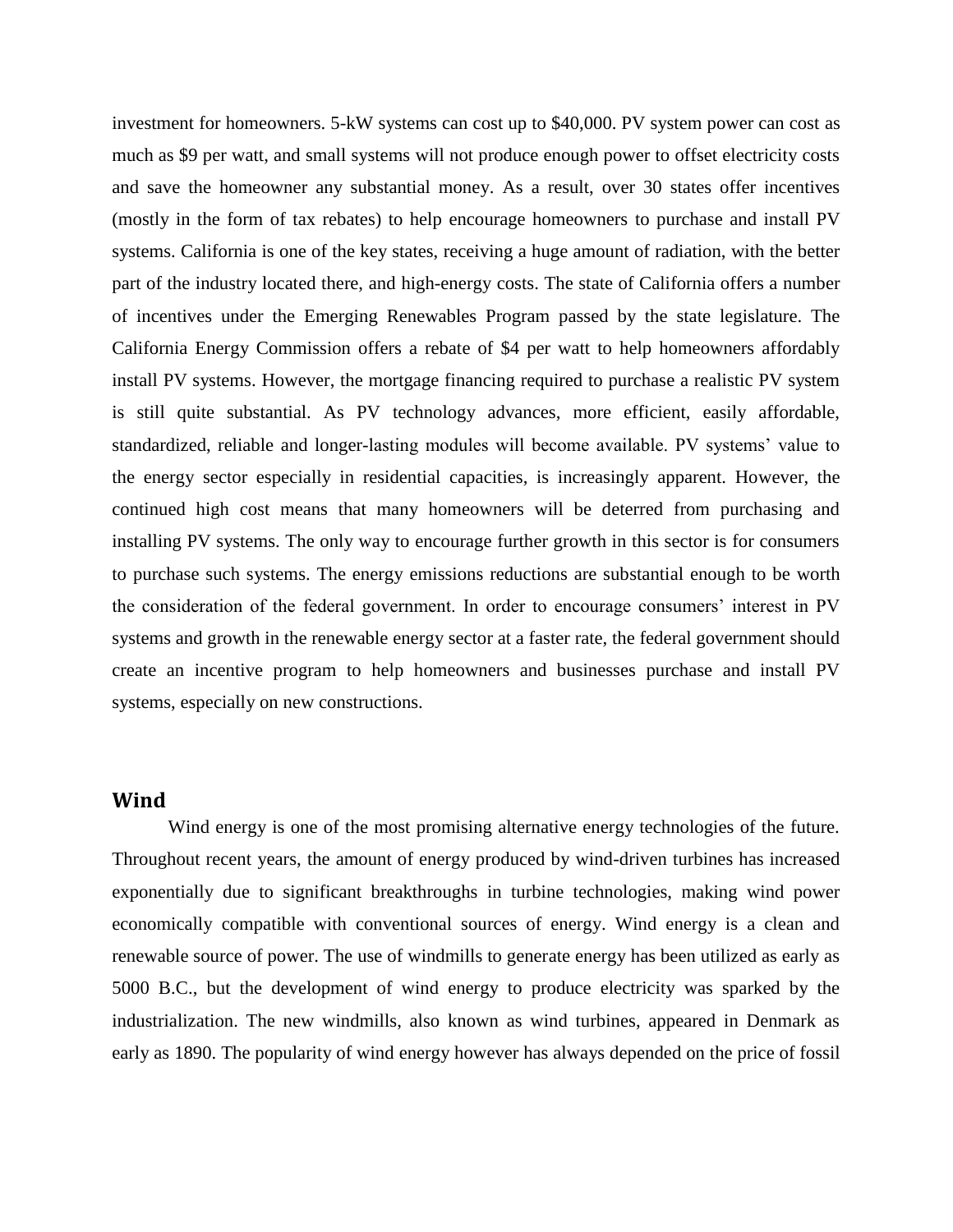

fuels. For example, after World War II, when oil prices were low, there was hardly any interest in wind power.

However, when the oil prices increased dramatically in the 1970s, so did worldwide interest in the development of commercial use of electrical wind turbines. Today, the wind-generated electricity is very close in cost to the power from conventional utility generation in some locations.

Where does wind come from? Wind

is a form of solar energy and is caused by the uneven heating of the atmosphere by the Sun, the irregularities of the Earth's surface, and rotation of the Earth. The amount and speed of wind depends on the Earth's terrain and other factors. The wind turbines use the kinetic energy of the wind and convert that energy into mechanical energy, which in turn can be converted into electricity by means of a generator. 2

There are essentially two types of wind turbines: The horizontal-axis variety, and the verticalaxis design. The horizontal-axis design is used more commonly and looks like an Old Dutch windmill, whereas the vertical-axis design looks like and eggbeater. These wind turbines generally have either two or three blades, called rotors, which are angled at a pitch to maximize the rotation of the rotors. The horizontal-axis design is slightly more efficient and dependable than the vertical-axis windmill. Most of the windmill models that are currently in production are thus horizontal-axis windmills.

Utility scale turbines can produce anywhere from 50 kilowatts to several megawatts of energy. These large windmills are generally grouped together in a windy area in what is called a wind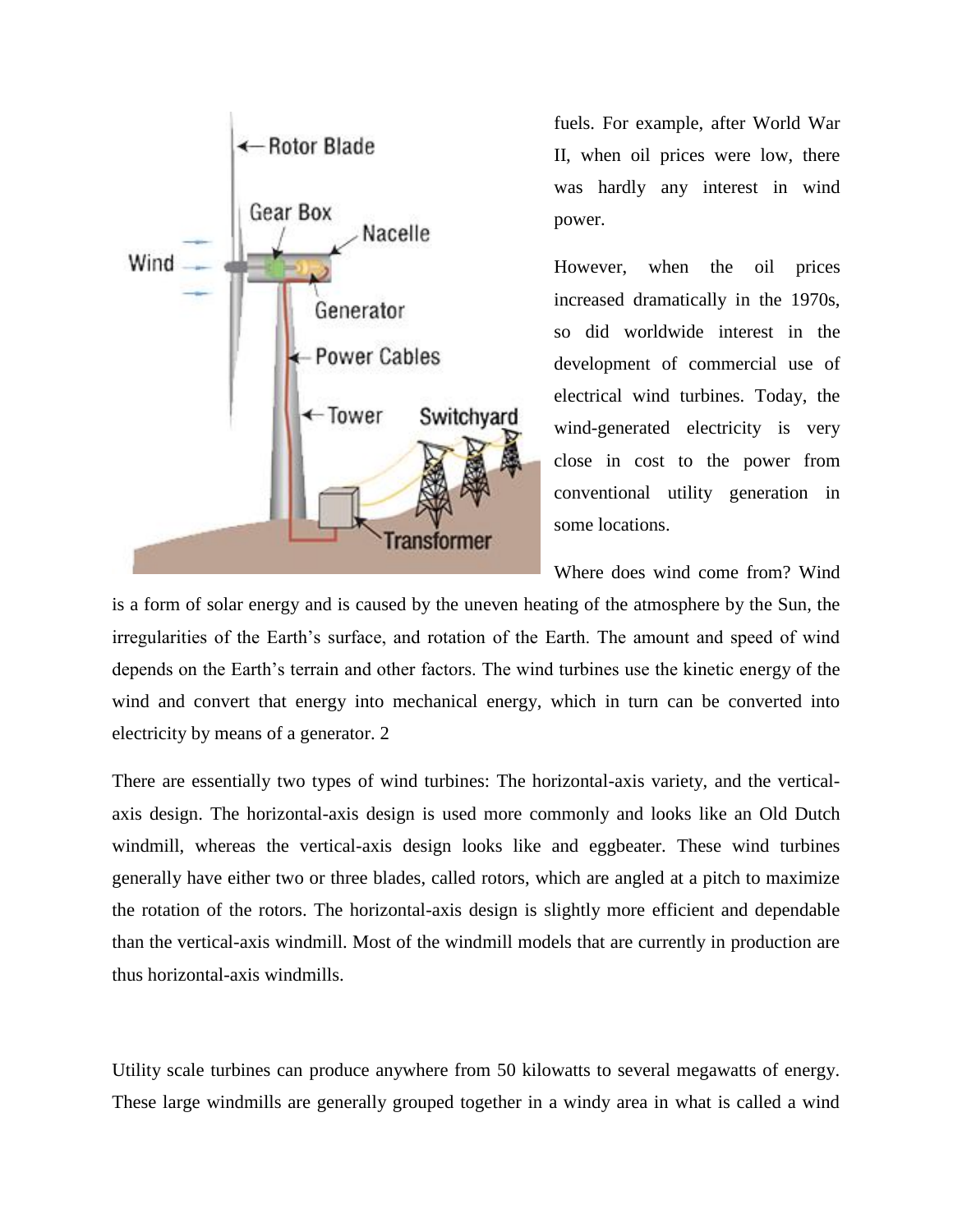farm. The proximity of the windmills in a wind farm makes it easier to feed the produced electricity into the power grid. Wind energy offers many advantages compared to fossil based power and even some other types of alternative energy, which explains why it is the fastest growing energy source in the world. The two main reasons are cleanliness and abundance. The fact that wind is a renewable resource gives it a major advantage over oil and the nonrenewable resources. Considering that environmental pollution is being linked to several global problems that might eventually threaten the existence or at the very least worsen human living conditions, the fact that windmills do not produce any emissions whatsoever is another reason to increase the use of wind turbines. Increasing the percentage of wind power used by the United States would not be unreasonable, seeing that the price of wind power is between 4 and 6 cents.

Even though wind energy has many environmental and supply advantages, there are several disadvantages that limit the usability of wind power. The main disadvantage to wind power is that it is unreliable. Wind does not blow at a constant rate, and it does not always blow when energy is needed. Furthermore, the windiest locations are often in remote locations, far away from big cities where the electricity is needed. Just like with any other energy plant, people oppose it because of aesthetic reasons. The rotor noise produced by the rotor blades is another reason for opposition.

Wind seems to be a very good source of alternative energy. Its biggest setback is its unreliability, but in combination with other, more reliable sources, wind energy should be used extensively to supplement the demand for energy.

# **Hydroelectric Power**

Hydropower is America's leading renewable energy resource. This notable success can be attributed to the fact that out of all the renewable power sources, hydropower the most reliable, efficient, and economical. Furthermore, the concept behind hydroelectric power is fairly simple and has been in use for a significant span of time.

The earliest reference to the use of the energy of falling water is found in the work of the Greek poet Antipater in the 4th century BC. Indeed, the word "hydro" comes from the Greek language meaning "water." Several centuries later, the Romans were the first to utilize the waterwheel. Due to the Romans' powerful influence on Europe through conquest, the waterwheel was soon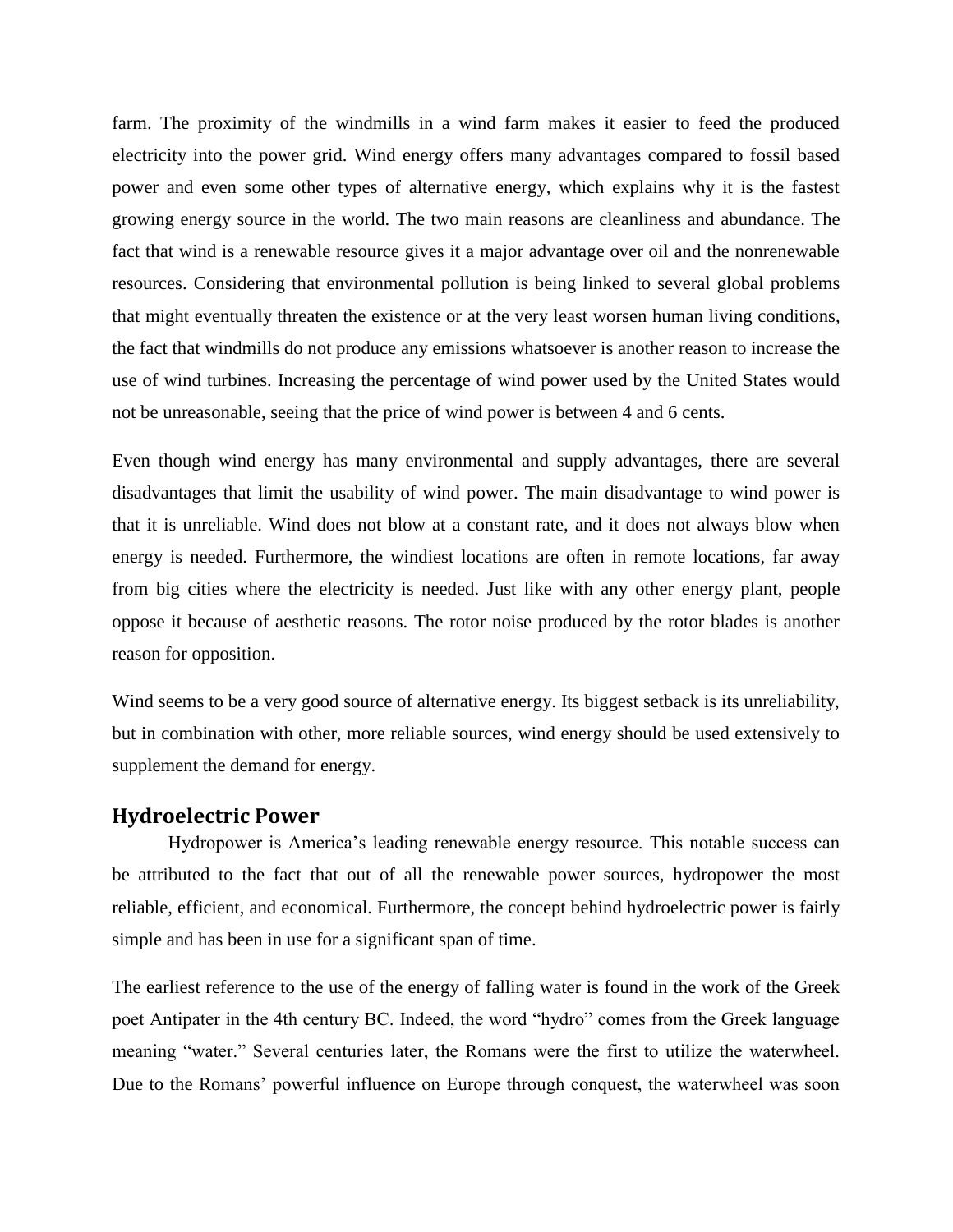commonly found throughout that continent, and by 1800, tens of thousands of waterwheels had been built. These early waterwheels were of course not used for power generation, but mostly for grinding crops. Water energy was first converted into electricity on Sept. 30, 1882 near Appleton, Wisconsin.8 By 1980 hydroelectric power accounted for about 25% of global electricity and 5% of total world energy use, which amounted to approximately 2,044 billion kilowatt hours (kW h).



Harvesting energy from water is possible due to the gravitational potential energy stored in water. As water flows from a high potential energy (high ground) to lower potential energy (lower ground), the potential energy difference thereby created can be partially converted into kinetic, and in this case electric, energy through the use of a generator. There are essentially two major designs in use that utilize water to produce electricity: the hydroelectric dam, and the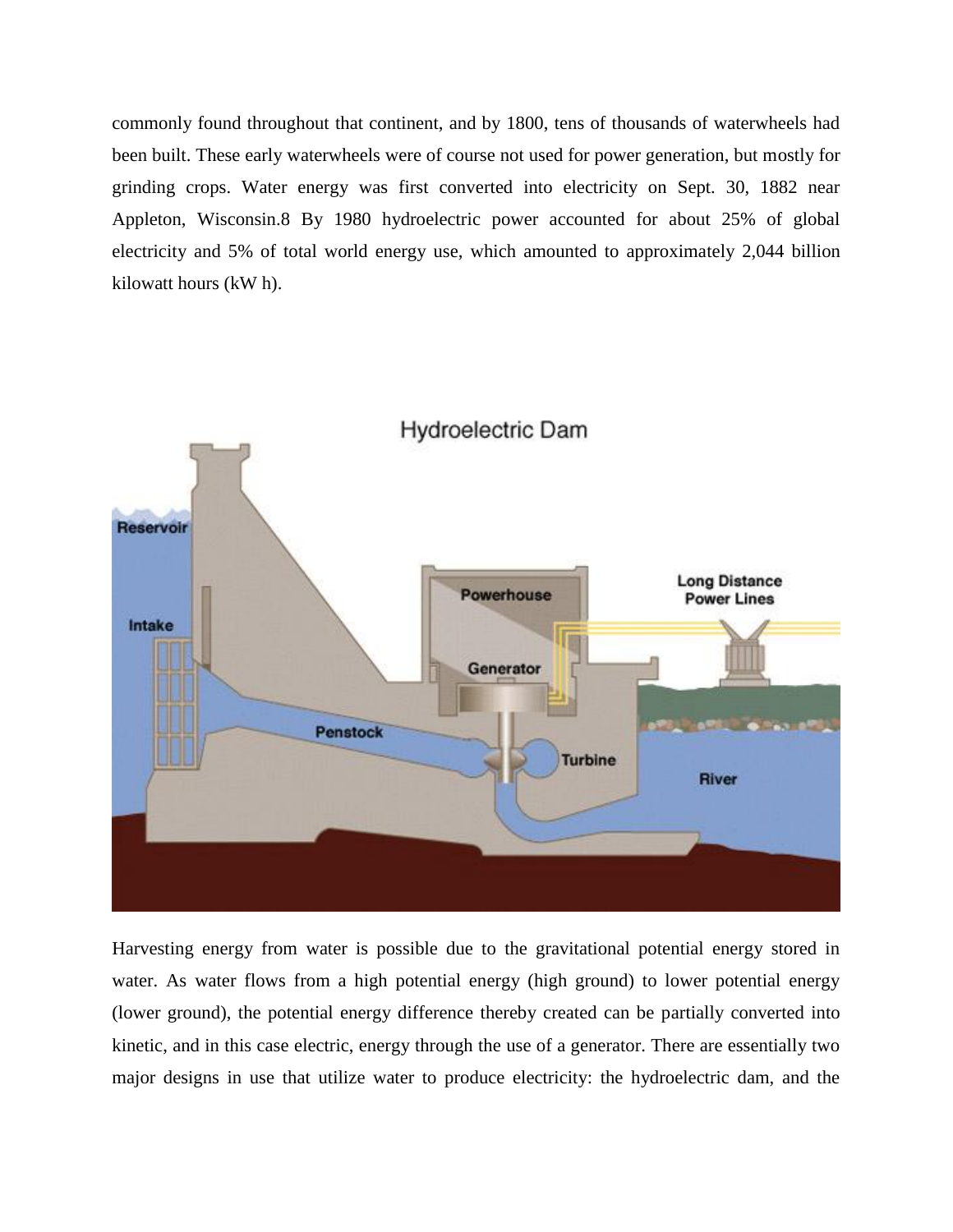pumped-storage plant. The waterwheel discussed at the beginning of this paper is currently no longer in use and has been replaced by the far more economical and efficient dam. Both the waterwheel and the dam work on the same general principle, but the dam has the advantage of being more reliable due to the reservoir behind it. The principle is simple: the force of the water being released from the reservoir through the penstock of the dam spins the blades of a turbine. The turbine is connected to the generator that produces electricity. After passing through the turbine, the water reenters the river on the downstream side of the dam. A pumped-storage plant is very similar to the hydroelectric dam, the main difference being that the pumped-storage plant uses two reservoirs, one being considerably higher than the other. The advantage of this design is that during periods of low demand for electricity, such as nights and weekends, energy is stored by reversing the turbines and pumping water from the lower to the upper reservoir. The stored water can later be released to turn the turbines and generate electricity as it flows back into the lower reservoir. Now that the two types of facilities have been discussed, there are also two way of obtaining the water: dam and run-of-the-river. A dam raises the water level of a stream or river to an elevation needed to create the necessary water pressure. In a run-of-the river scenario, the water is diverted from its natural path, enters the turbine, and is later returned to the river. Hydroelectric power offers several significant advantages compared to fossil based power, and even other types of alternative energy. Probably the most important asset of hydroelectric power is its reliability. Furthermore, it creates no pollution, and once the dam is built, even though that process is very expensive, the produced energy is virtually free. A dam has the ability to continuously produce electricity and can adjust to peaks in demand by storing water above the dam and by being able to increase production to full capacity very quickly. Other than the high construction and planning costs, the major drawbacks of large dams are mostly environmental. The dam does not produce harmful emissions as in the case of fossil fuel burning. It does however alter the landscape dramatically, producing several severe, even unbearable changes to the habitat of fish and other plants and animals. Building a large dam will of course flood a large area of land upstream of the dam, causing problems for the animals that used to live there. It furthermore affects the water quantity and quality downstream of the dam which in turn affects plants and animals. Blocking the river also disallows certain migration pattern of fish. Finding sites that are suitable for dams is also a challenge. This is one of the reasons why the hydroelectric power production in the U.S. cannot increase by much in the future: most of the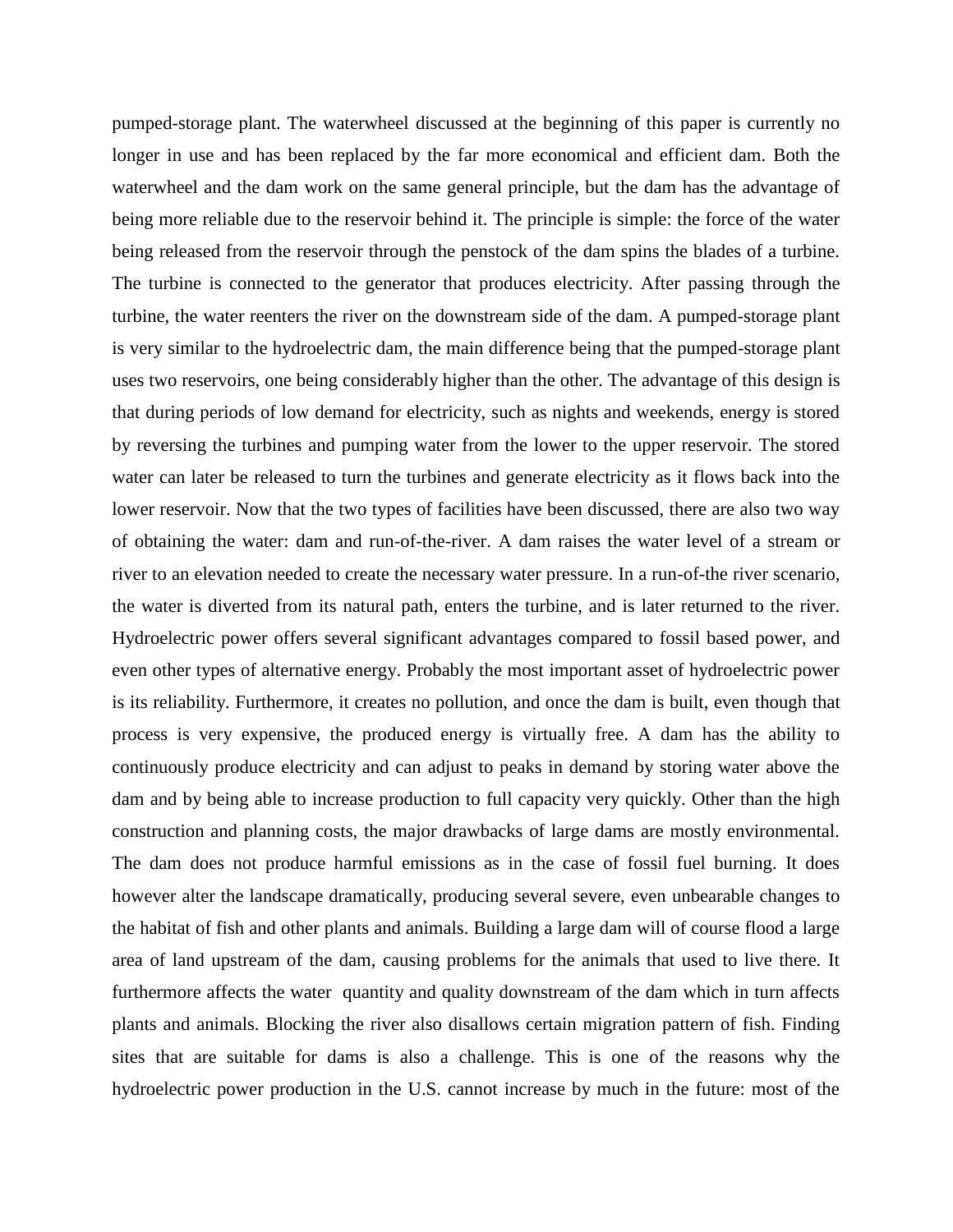suitable locations have already been utilized. According to the Energy Information Administration, the total amount of electricity produced in the U.S. through hydroelectric means has increased by 6.3% from 2004 to 2005. Even though U.S. construction of dams has peaked and is decreasing, advances in turbine technology maintain a slight growth margin of electricity production. Precipitation however also influences the ability of dams to produce electricity. In this sense, 2005 could have been a year of increased precipitation if compared to 2004. Overall, hydroelectric power seems to be a very good source of alternative energy: one that should be maintained at the maximum level possible. It has the main advantage over all the other forms of alternative energy production in that it is reliable, whereas the other forms of alternative energy are not. The main disadvantage is that hydroelectric energy production in the U.S. is currently being used to its maximum potential, which means that large sums of investment will produce only small increases productivity. Other alternative energy sources are not yet as developed and hence will produce greater advances in productivity with the same or even a smaller input of money. Hydroelectric spending should be maintained at current levels, and more money should be invested in the other sources of alternative energy.

# **Geothermal**

Geothermal energy is one of the only renewable energy sources not dependent on the Sun. Instead, it relies on heat produced under the surface of the Earth. Geothermal energy already has several applications and could potentially provide a significant source of renewable power for the United States. However, it is limited by a multitude of factors revolving around the issues of sustainability and economics. There are two main applications of geothermal energy, which include producing electricity at specialized power plants, and direct-heating, which puts to direct use the temperature of water piped under the earth's surface. Geothermal power plants take on several types of forms, depending on the type of geothermal area from which they extract energy. In any case, the plants depend on steam to power turbines and generate electricity, though the methods of producing steam varies depending on the type of geothermal reservoir.12 Direct-heating, on the other hand, provides immediate, usable energy. This type of energy can heat individual buildings or entire areas, as in the city of Klamath Falls, Oregon. It can also cool buildings by pumping water underground where the temperature remains relatively stable near 60 degrees Fahrenheit, and then into buildings, where the water absorbs heat, thus helping to air condition the building. The United States also uses direct heating in fish farms, spas, and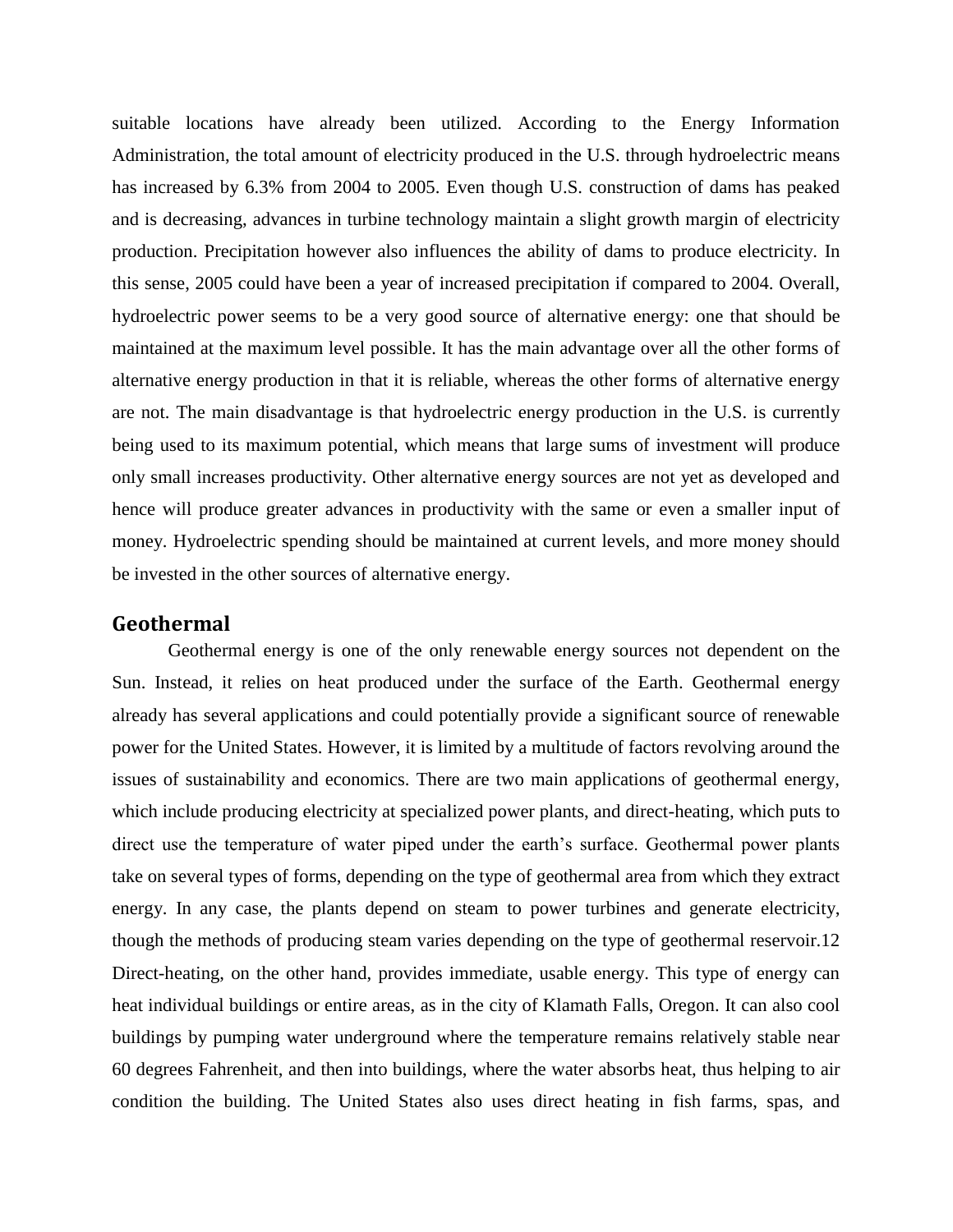greenhouses. Geothermal energy could potentially become a major source of renewable power for the United States. This is because geothermal energy reduces the United States dependence on foreign oil, it's extremely reliable due to the constant source of heat emanating from the earth, and it has almost no negative environmental impact.15 In 2004, the US produced approximately 2300 MW of electricity, and the Department of Energy estimates that the figure could reach 15000 MW per year within a decade.16 In the grander scheme, however, geothermal energy accounted for only about 0.34% of total U.S. energy consumption, and 5.56% of renewable energy consumption.17 But more energy could be extracted using developing technology, which doesn't rely on existing hot water and steam reservoirs. The process involves drilling deep into

the surface of the Earth where temperatures are hot, and then injecting water into cracks of rock. which is heated and then pumped back to the surface.18 If this "hot dry rock" (HDR) technology proves effective, then more geothermal plants could operate in more locations, since much of the Earth's surface is underlain by hot, dry



rock. Some problems that geothermal energy faces are depletion of both water and heat in geothermal areas. The first problem has been partially addressed by re-injecting water into reservoirs, thus sustaining the plant's ability to operate. However, it has been shown that water re-injection can cause small earthquakes, which raises the question of whether the plants should be liable for the damages caused.19 In Alameda, California, water reinjection at a geothermal power plant triggered earthquakes of magnitudes up to 3.9 and 3.5 on the Richter scale, which were felt 90 miles away in the community of Middletown.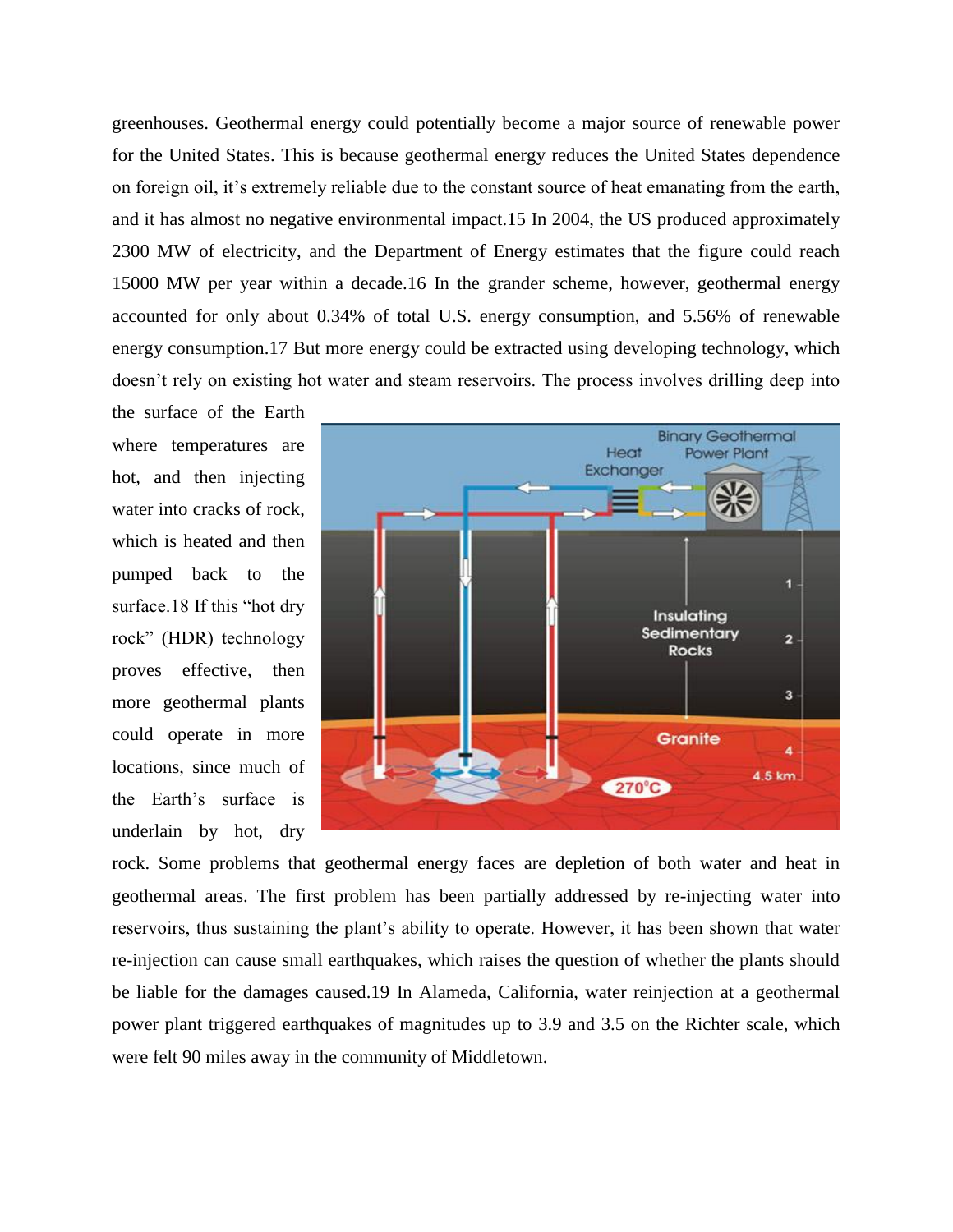As of now, there is no government regulation concerning the repayment of damages caused by these earthquakes, though community groups such as the one in Middletown have pressured the plant to compensate homeowners for damages such as cracked chimneys, which can cost about \$10,000 to fix.20 Heat depletion of geothermal areas is more problematic than water depletion in the long run, since it cannot be avoided. It is caused by a natural cooling-off of the earth's crust, and in these cases, plants would become less and less efficient over several decades until they were rendered useless. Other issues facing geothermal power in the United States are building costs and economic competitiveness with other energy sources. Geothermal plants can be expensive, depending on factors such as how deep the wells must be drilled and the temperature of the water or steam. These initial costs of an economically competitive plant can be as high as \$2800 per kW installed capacity, which accounts for about two thirds of total costs for the plant. The plants are economically competitive in the long run however, because their fuel is free, whereas natural gas or coal plants spend up to two thirds of their total operating costs on fuel. Another problem that adds cost to geothermal plants is the problem of connecting to energy grids. This is a critical issue because geothermal plants are built where geothermal resources permit- such as geysers and areas with less-heated water. Over time, however, the plants pay for themselves and all the necessary costs because of low operating costs; namely, the fact that the plants energy is free and always available. The National Commission on Energy Policy believes geothermal energy can cost from 4-6 cents per kWh, which depends on the construction of new geothermal plants, but compares favorably with other renewable energies such as solar power, which costs 20-25 cents per kWh.22 It's also competitive with coal and natural gas, which costs about 4-5 cents per kWh.23 The projected low cost therefore depends on the availability and exploitation of existing geothermal resource Because of its reliability, accessibility, low impact on the environment, and potential low cost, geothermal energy is a very attractive source of renewable energy for the United States. Expanding use of geothermal energy depends largely upon the success of the hot dry rock technology and the simultaneous prevention of earthquakes caused by water injection at those plants and water re-injection at other plants. If the HDR technology proves to be viable and safe, geothermal plants can be built in closer proximity to electricity grids, without worrying about geothermal resources like geysers. This would make the plants more cost effective and enable geothermal energy to compete with other energy types.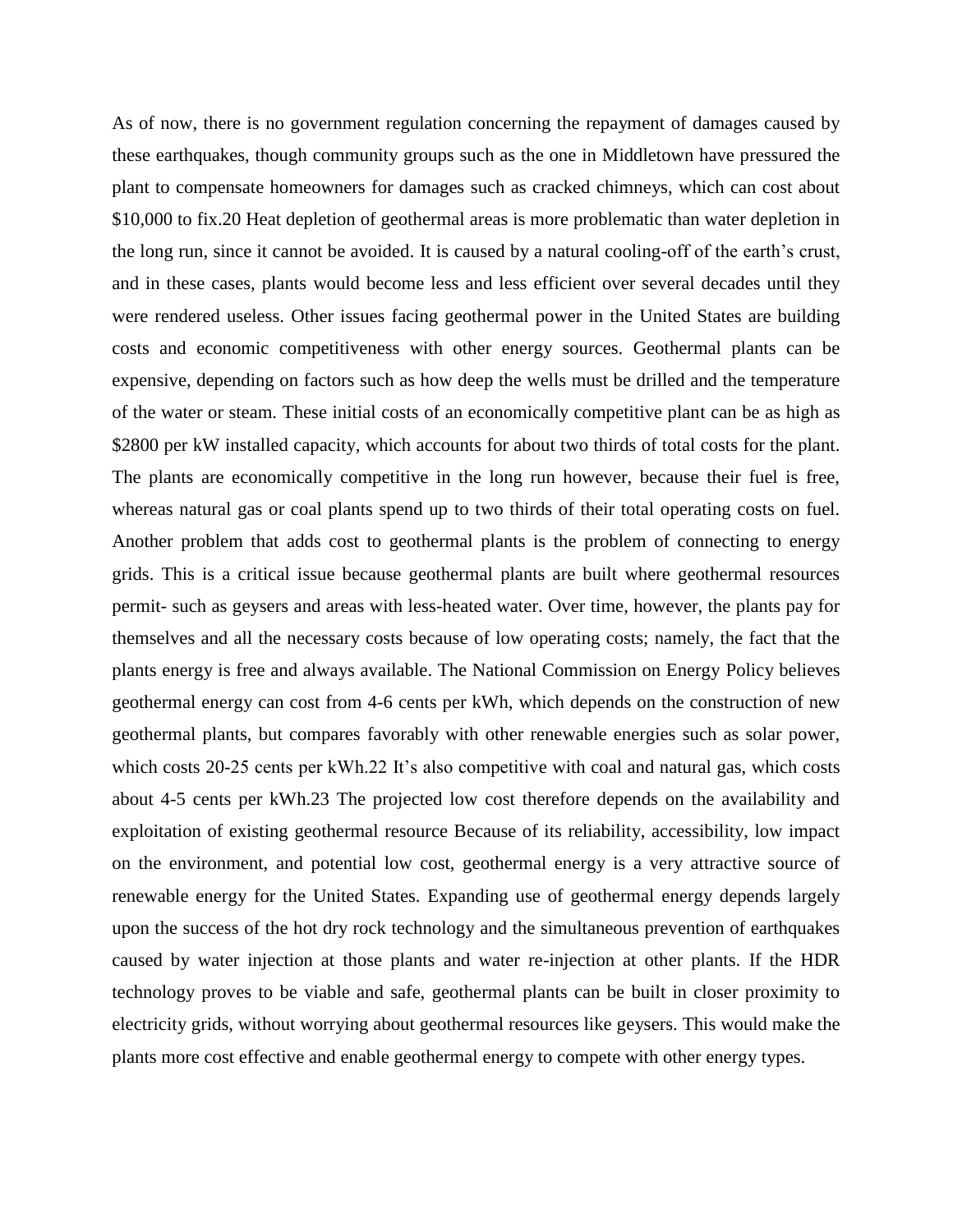#### **Biomass**

As a pending global energy crisis appears more and more imminent, it is important to consider many different options for new energy sources. Renewable energy sources are ideal because they are more efficient, environmentally friendly and, ultimately, better for consumers. Biomass can be converted into fuels through a number of different processes, including solid fuel combustion, digestion, pyrolysis, and fermentation and catalyzed reactions. Electricity is generated in many places through solid fuel combustion. The majority of America's electricity is fueled by coal combustion. However, many states, especially California, are encouraging companies to use biomass fuels to generate electricity. These products are usually wood matter, vegetation, waste from lumber yards, and the like.25 Power plants burn such fuels to heat a boiler, and the resulting steam powers turbines & generators. 26 This process still releases a lot of carbon dioxide and other polluting gases into the environment, but helps eliminate waste efficiently.

Digestion is another process that makes use of existing waste. The term is a misnomer. Digestion is the naturally occurring process of bacteria feeding on decaying matter and making it decompose. It is that which releases gases like methane, hydrogen, carbon monoxide, etc.27 In many landfills, owners are experimenting with set-ups to best collect the gases produced by such bacteria. The standard system includes pipelines running through the waste to collect the gases. Animal feed lots and other facilities are also exploring tapping such resources. A zoo in upstate New York is using their elephant manure to do the same thing. Benefits of this process include the relative lack of impurities in the gases produced and the fact that the synthesis gases (carbon monoxide and hydrogen) can be converted to any kind of hydrocarbon fuel.

A third process, pyrolysis, creates a product much like charcoal, with double the energy density of the original biomass, making the fuel highly transportable and more efficient. Anhydrous pyrolysis heats the biomass at intense temperatures in the absence of oxygen or water. Scientists assume that this is the process that originally produced fossil fuels (under different conditions). Most industrial processes of pyrolysis convert the biomass under pressure and at temperatures above 800° F (430° C). A liquid fuel can also be produced using this process.

The most widely used alternative fuel, ethanol, is created through fermentation of organic materials. Ethanol has a current capacity of 1.8 billion gallons per year, based on starch crops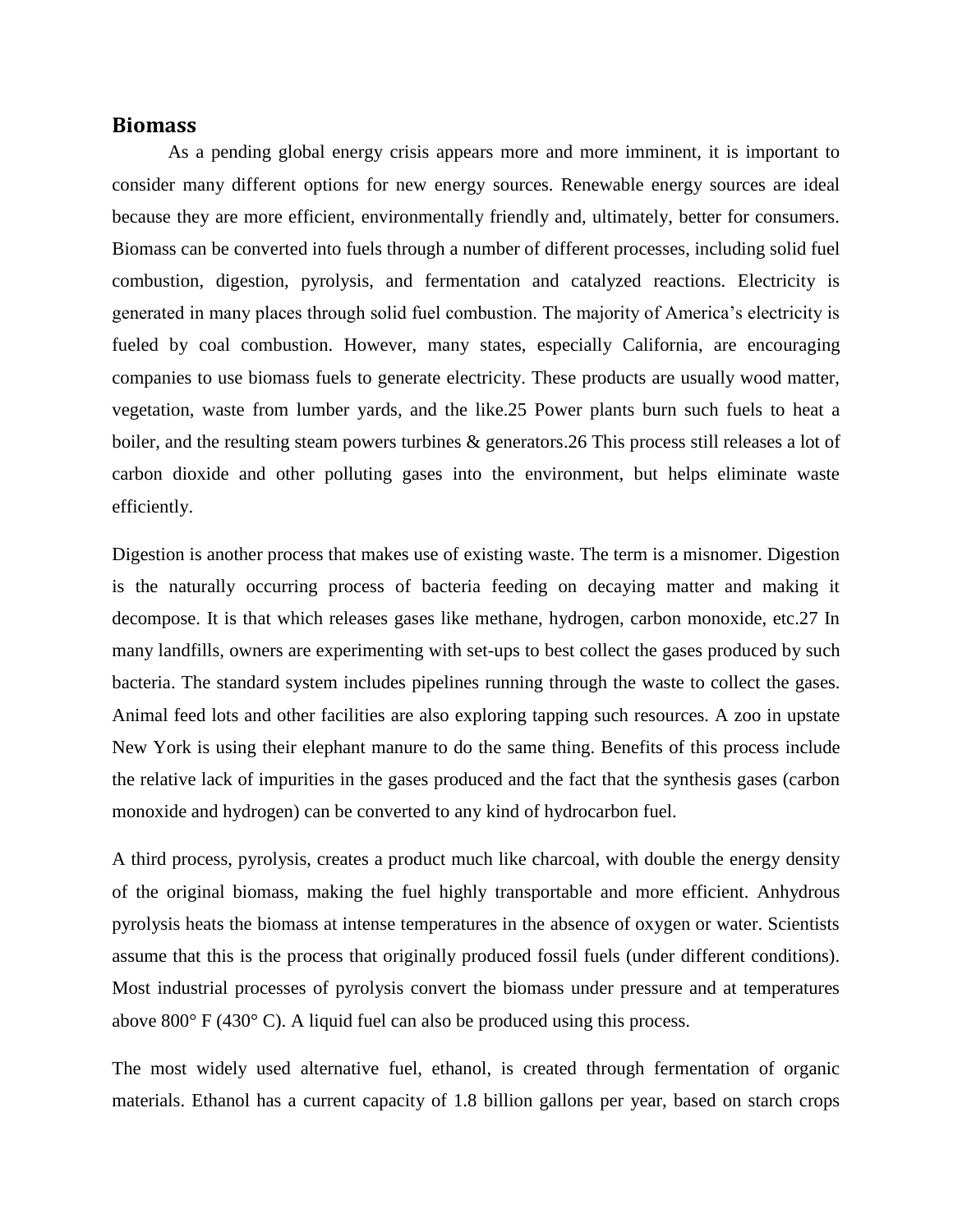

such as corn. Again, the fuel conversion process takes advantage of a natural process. Microorganisms, especially bacteria and yeasts, ferment starchy, sugary biomass products (like corn), yielding products like ethanol, which can be used as fuels in a variety of applications. Biodiesel is an increasingly popular fuel, especially in the transportation sector. This monoalkyl ester is formed by combining fuel-grade oil, processed from sources like

vegetable oil, animal fats, algae and even used cooking grease, with an alcohol (like methanol or ethanol), using a catalyst. It shows great promise as both a neat fuel (used alone) and as an additive to petroleum diesel.

Using biomass could be the answer to the energy questions made more imminent by the recent crises that have further threatened our oil supply. The current technologies take advantage of many natural, long-utilized processes in order to create "new" kinds of fuel. Upon further observation, one realizes that these fuels are very basic, using the most readily available energy sources with very simple, standardized processes that greatly reduce pollution and offer hope for the future.

#### **Ethanol**

Fuel-quality ethanol is beneficial for car-owners, the economy and the environment. This growing technology is looking to be an immediate part of the solution to the forthcoming energy crisis. Ethanol, also known as ethyl alcohol or grain alcohol, is a colorless, clear liquid.The chemical formula is CH3CH2OH. Fuel-quality ethanol goes through more processes than do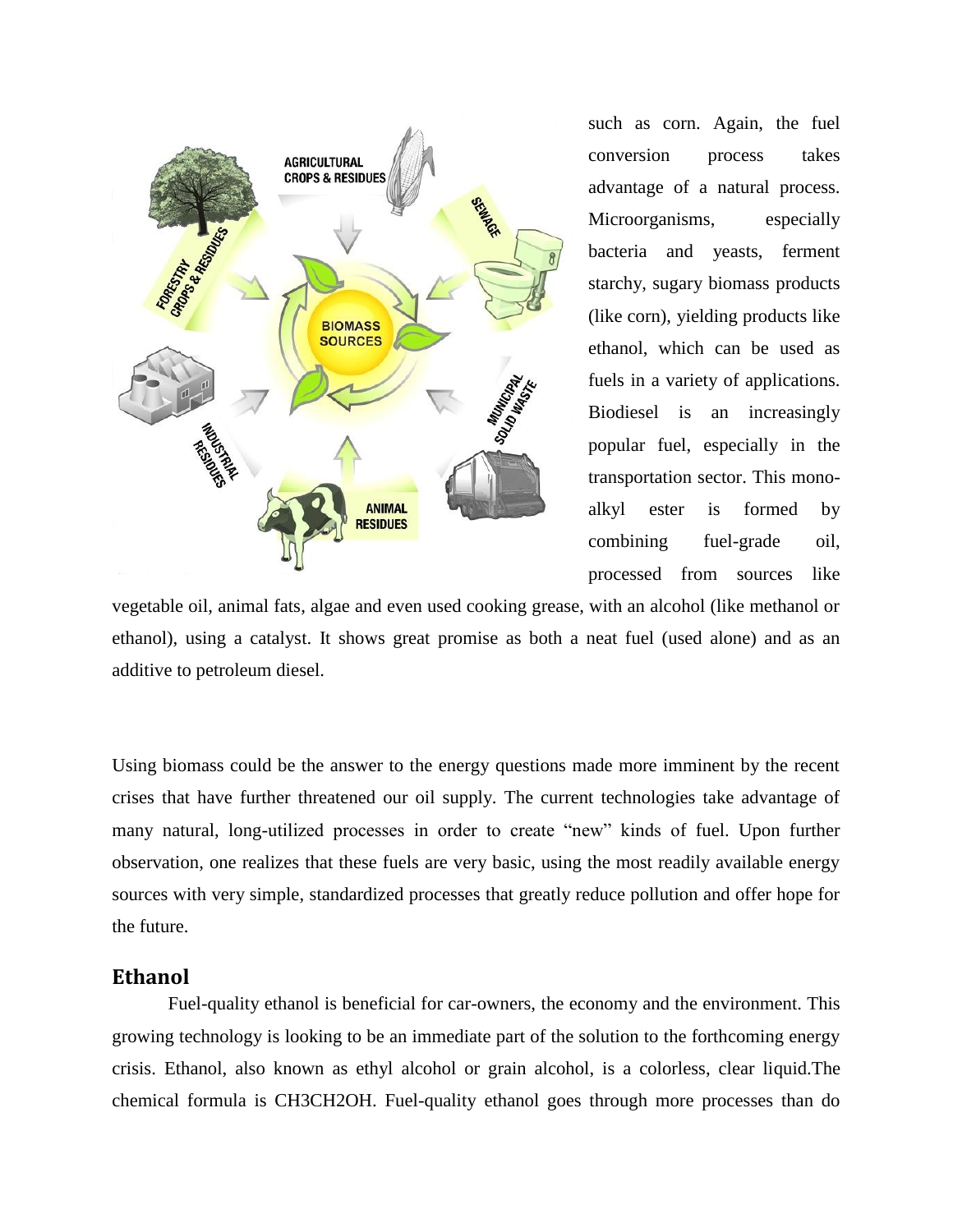alcoholic beverages, in order to make it unfit for human consumption and to increase the purity so as to avoid separation when mixed with gasoline. The most common method for making ethanol used in the United States is the dry-mill method. At the beginning of 2005, the 81 ethanol plants in 20 states can produce up to 4.4 billion gallons each year, and the 16 plants under construction are expected to add 750 million gallons of capacity. The dry mill process has advanced to the point at which any cellulosic (plant fiber) biomass can be used to make fuel ethanol (and is now being referred to as the Advanced Bioethanol Technology). The variety of feedstock that can be used today includes corn, barley, wheat, cornstalks, rice straw, sugar cane bagasse, pulpwood, switch grass and even municipal solid waste, offering tremendous opportunities for new jobs and economic growth.

Ethanol is not used by itself to fuel cars. Instead, it's mixed with gasoline. The two most common blends are E10 and E85. The number refers to the percentage of ethanol in the blend. E10 is a blend of ten percent ethanol and ninety percent gasoline. E85, the most mainstream alternative fuel, is eighty-five percent ethanol and fifteen percent gasoline. Using ethanol increases the octane rating and decreases the amount of damaging emissions associated with fuel consumption. It is for this second reason that ethanol use is so strongly recommended and endorsed by state and federal governments. The Clean Air Acts Amendments of 1990 require using reformulated gasoline (RFG) to reduce emissions in major metropolitan areas. RFG blends gasoline with oxygenates, of which ethanol is increasingly popular. Methyl tertiary-butyl ether (MTBE) used to be the most popular, but there are increasing environmental health concerns, regarding seepage, surrounding its use. Oxygenates (compounds with structures similar to that of gasoline, but with the addition of oxygen) dilute the noxious, dangerous gases emitted by gasoline consumption, including nitrogenous oxides, volatile organic compounds and other toxic like carbon monoxide. It is for this reason that the Clean Air Acts Amendments require inclusion of oxygenates like ethanol in the fuel supplies of metropolitan areas, and that the government offers many incentives. These include the Clean Fuel Tax Deduction, taken off the vehicle property tax on new qualified clean fuel vehicles or the conversion of vehicles to run on alternative fuels; the ethanol and biodiesel tax credit, under the American Jobs Creation Act of 2004 (Public Law 108-357); the credit for installation of alternative fueling stations, under the Energy Bill of 2005; the new Flexible Fuel Vehicle labeling requirement, and many more. Approximately one-third of the states offer incentives as well.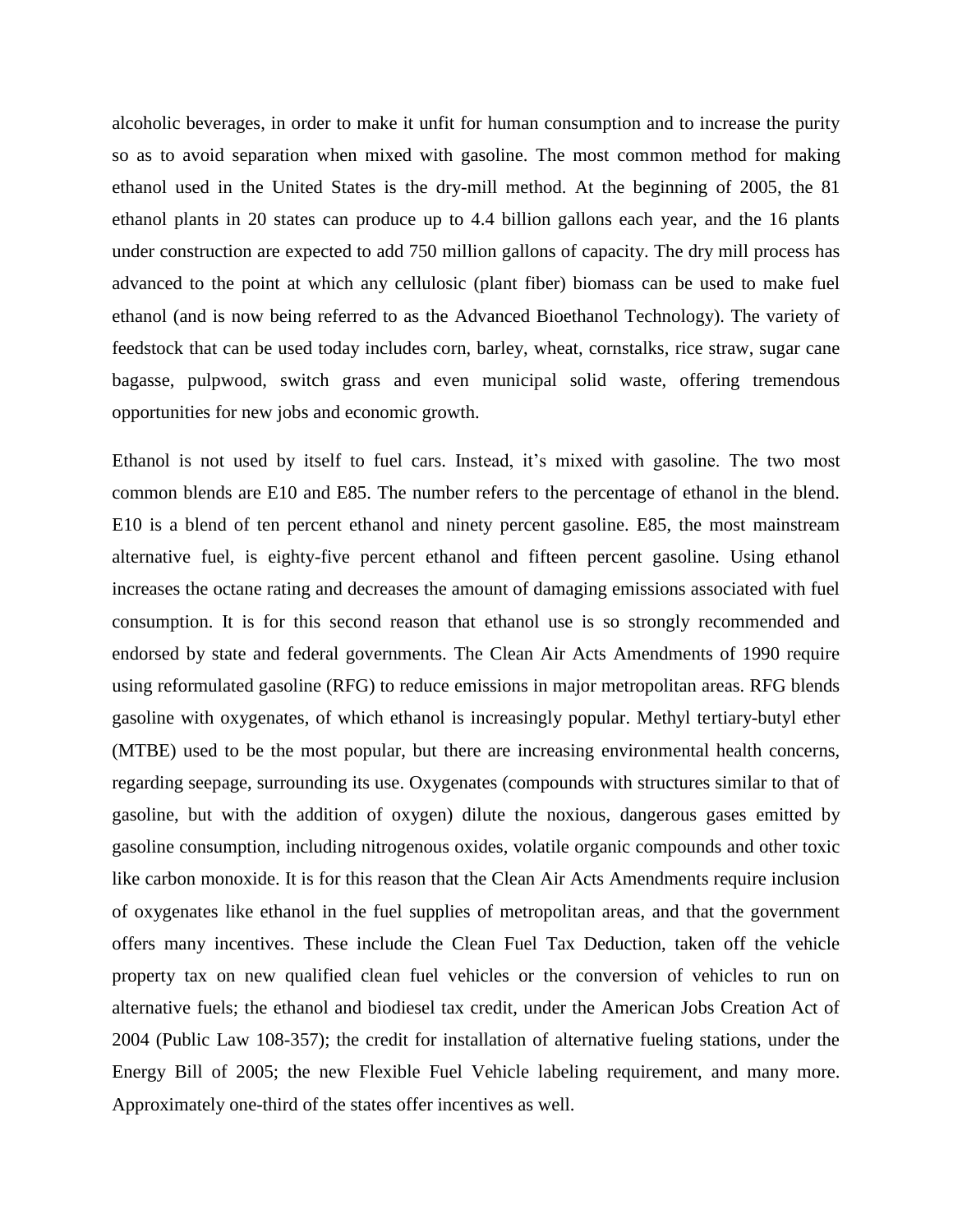Increase in use of ethanol as fuel will benefit farmers economically. The majority of ethanol used today comes from corn, and it is the farmer-owned ethanol plants that are driving the industry's growth. Half of the operating plants are owned by farmers and local investors. The United States Department of Agriculture estimates that the Renewable Fuels Standard would increase the demand for corn for ethanol to 2 billion bushels each year by 2012, almost double the current demand, which would raise net farm income to \$4 billion.

There are drawbacks to using ethanol. The presence of oxygen and smaller molecules means it produces less energy than raw gas, reducing fuel economy by 2 to 3 percent. The octane boost from ethanol is smaller than that of MTBE, and ethanol raises gasoline's volatility, increasing evaporative emissions, all of which are of concern. However, these shortcomings pale in comparison to the health concerns and need to reduce the use of gasoline consumption. There is a reason ethanol blend is required in fuel by Minnesota state law. The environmental and economic benefits make it a desirable alternative. As technology improves, more of the drawbacks will be decreased, and ethanol and other alternative fuels will become mainstream and standard-issue, leading the United States away from our gasoline addiction.

## **Ocean Energy**

Nearly seventy percent of the Earth's surface is covered by oceans, which have the potential to supply humans with an enormous amount of renewable energy. Humans have exploited the vast energy potential of Earth's oceans by taking advantage of wave movement, tides, ocean currents, and ocean thermal energy. The United States, however, has given little or no attention to ocean energy up until this point. This is because of major problems with siting power plants and various economic obstacles. Recent legislation has brightened the future outlook of ocean energy in the United States, but the fledgling technology will take years to realize its potential and account for any significant portion of the United States' consumption of renewable energy Though the United States does not currently have many power-generating facilities to take advantage of ocean energy, some private and public associations have begun eyeing existing European technologies in hopes of bringing them to American soil or rather, waters. Europe is the world's leader in exploiting ocean energy, due in large part to its location and natural geography. For example, winds blown across the Atlantic from west to east naturally increase the size of waves on Europe's western coast of the west coast of Britain. Larger waves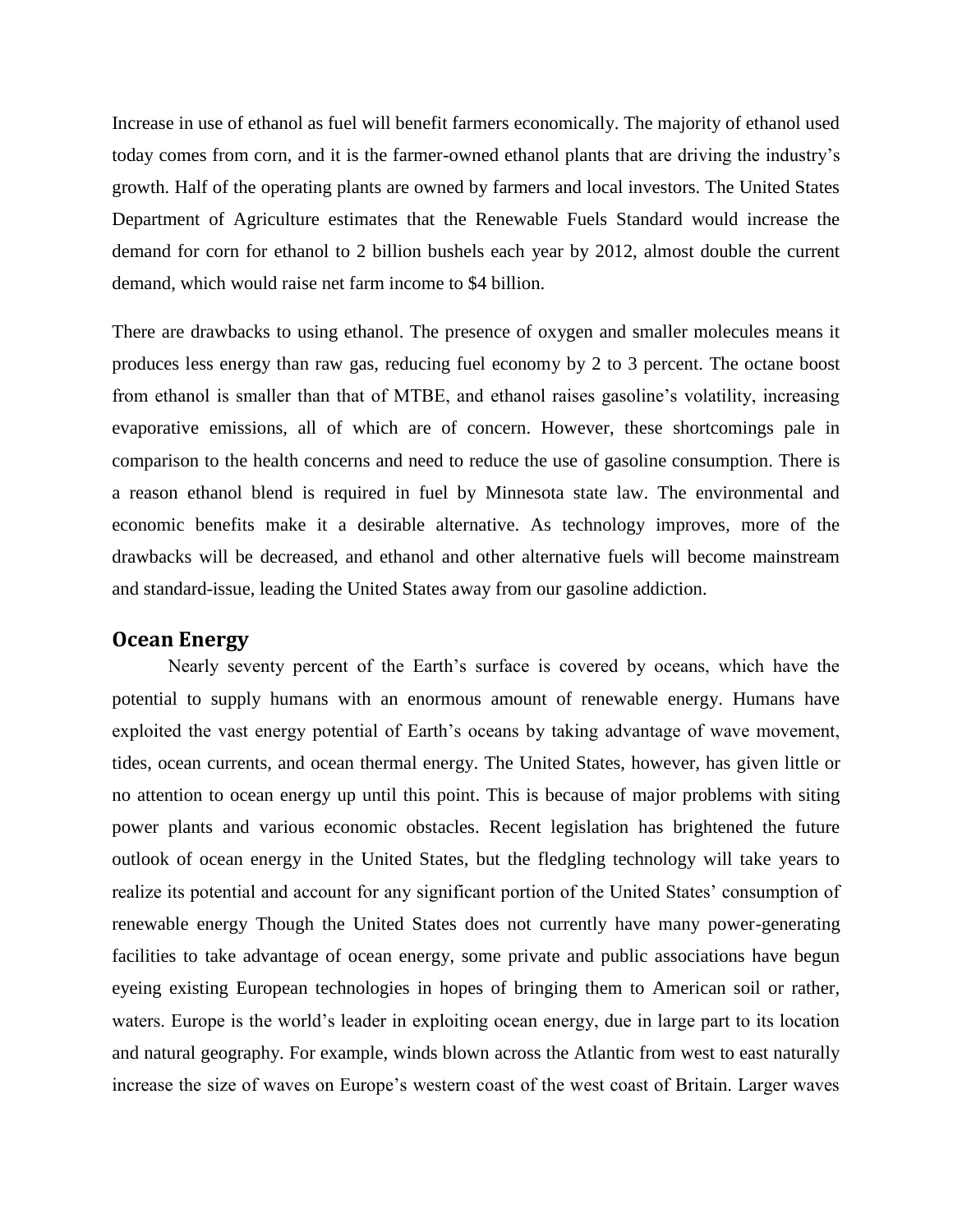have greater energy, and therefore more power producing ability. Europe has also led the way in technologies that exploit underwater currents and tides. The United States hopes to learn from these technologies, plus the non-European ocean thermal energy conversion (OTEC) technology, which is feasible only in equatorial waters like those around Hawaii. The city of San Francisco has recently collaborated with a Scottish group called Scotland's Ocean Power on a demonstration project for capturing wave energy, which is one of the four major types of ocean energy.49 This technology works on the principle of rolling waves flowing through joints in a large cylindrical pipe, which pushes high pressure oil through hydraulic motors to generate electricity- which is in turn fed to an onshore grid through an underwater cable. Plans are underway to create a "wave farm" off the coast of Britain using these wave energy converters. One square kilometer of ocean interspersed with the devices would produce about 30 MW of electricity, which could power 20,000 homes. About twenty square kilometers could power the city of Edinburgh.50 The U.S. has similar ambitions in areas of the Pacific Northwest, like Orego , Washington, and southern regions of Alaska. In terms of price, the technology in Europe provides electricity at the equivalent of about 9 cents per kW, which is about twice the price of wind power in Europe.51 Obviously then, the technology has a way to go before it becomes competitive in Europe, and especially the United States, which is further behind. There are numerous other variations of wave-energy systems besides the one mentioned, falling into the categories of onshore, near-shore, or offshore systems; but in any case, the systems manipulate wave motions to power hydraulic pumps or spin turbines, thus generating electricity which is fed via cable to the nearest electricity grid. Americans see another example of ocean energy technology in France, which is home to the world's largest (240 MW) tidal power plant.52 Tidalpower plants such as the one in La Rance, France, operate by damming an estuary and generating electricity from water flowing through turbines. There are a number of variations in terms of exactly how electricity is produced, but one popular method is called ebb generation. At high tide, water flows in through openings in the barrage, or dam, spinning turbines to generate electricity. The water is retained behind the barrage until low tide, when it flows out again, once again spinning the turbines and generating electricity. The predictability of tides makes tidal power a reliable energy source, though it can only produce electricity at certain times of day: during high and low tides. Unfortunately, there are only a handful of places in the world where tidal power generation is efficient, and the United States is not home to many. These places